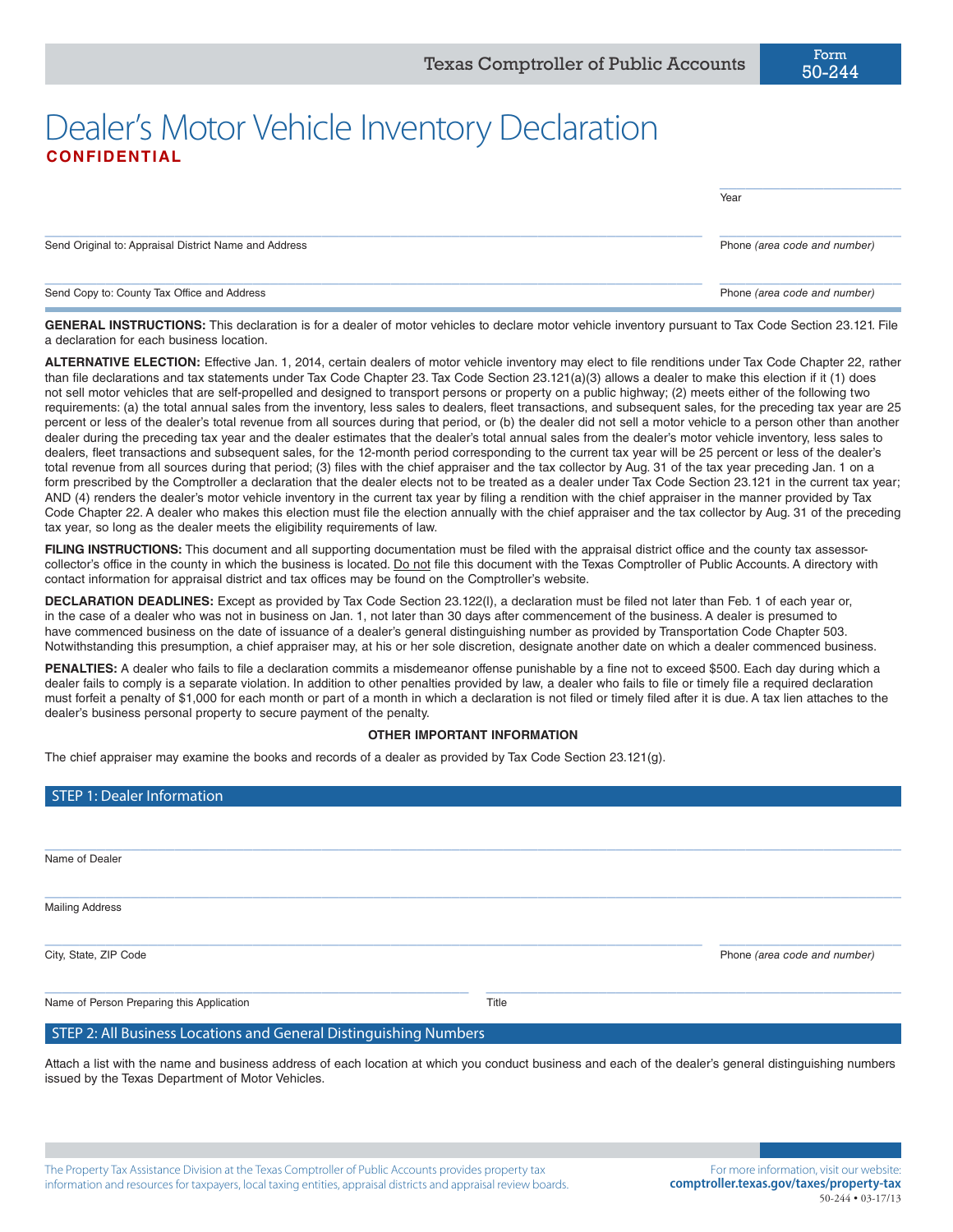Provide the business name, general distinguishing number, physical address of the business location and account number for the inventory being declared or you may attach a tax bill or a copy of appraisal or tax office correspondence concerning your account.

| Name of Business                             | General Distinguishing Number of Location         |
|----------------------------------------------|---------------------------------------------------|
| Address, Street, City, State, ZIP Code       |                                                   |
| Account Number (if known)                    | Business Start Date, if Not in Business on Jan. 1 |
| STEP 4: Number of Units Sold and Sale Totals |                                                   |

Number of units sold for the previous 12-month period corresponding to the prior tax year. If you were not in business for the entire 12-month period, report the sales for the months you were in business. See the last page for additional instructions.

| Motor Vehicle Inventory                    | <b>Fleet Transactions</b> | Dealer Sales | <b>Subsequent Sales</b>                                                                                                                                    |
|--------------------------------------------|---------------------------|--------------|------------------------------------------------------------------------------------------------------------------------------------------------------------|
| sales for the months you were in business. |                           |              | Sales amounts for the previous 12-month period corresponding to the prior tax year. If you were not in business for the entire 12-month period, report the |
|                                            |                           |              |                                                                                                                                                            |
|                                            |                           |              |                                                                                                                                                            |

STEP 5: Market Value of Motor Vehicle Inventory

State the market value of the motor vehicle inventory for the current tax year, as computed under Tax Code Section 23.121. Market value is total annual sales less sales to dealers, fleet transactions and subsequent sales, from the dealer's motor vehicle inventory for the previous 12-month period corresponding to the prior tax year divided by 12. Total annual sales is the total of the sales price from every sale from a dealer's motor vehicle inventory for a 12-month period. If you were not in business for the entire 12-month period, report the total number of sales for the months you were in business. The chief appraiser will determine the inventory's market value.

\_\_\_\_\_\_\_\_\_\_\_\_\_\_\_\_\_\_\_\_\_\_\_\_\_\_\_\_\_\_ ÷ 12 = \_\_\_\_\_\_\_\_\_\_\_\_\_\_\_\_\_\_\_\_\_\_\_\_\_\_\_\_\_\_

Dealer's Motor Vehicle Inventory Sales for Prior Year Market Value for Current Tax Year

## STEP 6: Signature and Date

By signing this declaration, you certify that the dealer identified in Step 1 is the owner of a dealer's motor vehicle inventory.

| On Behalf of (name of dealer) |                             |       |  |  |  |
|-------------------------------|-----------------------------|-------|--|--|--|
| print<br>here                 | <b>Print Name</b>           | Title |  |  |  |
|                               |                             |       |  |  |  |
| sign<br>here                  |                             |       |  |  |  |
|                               | <b>Authorized Signature</b> | Date  |  |  |  |

**If you make a false statement on this report, you could be found guilty of a Class A misdemeanor or a state jail felony under Penal Code Section 37.10.**

50-244